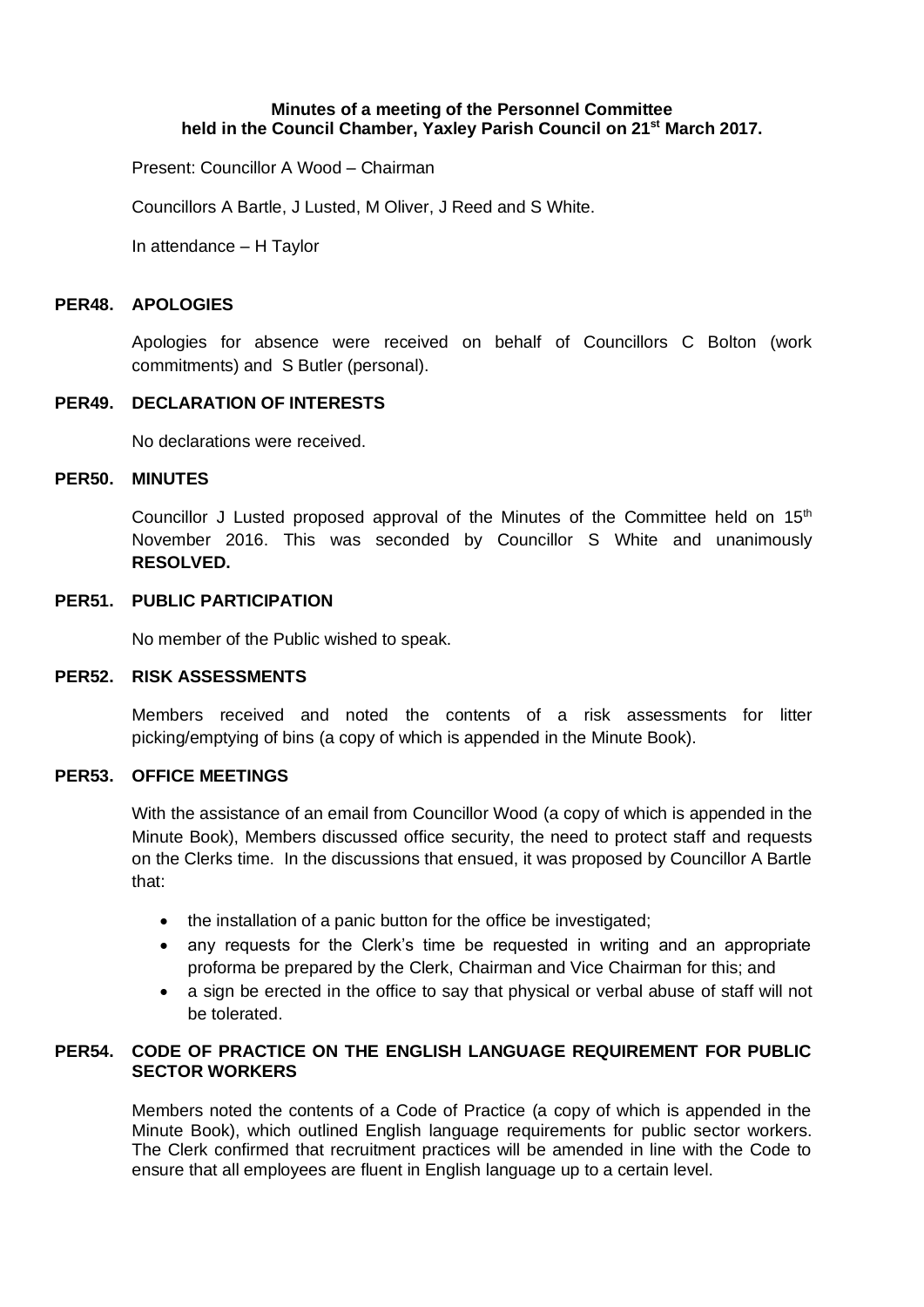# **PER55. RECRUITMENT OF BOOKINGS CLERK/ADMINSTRATOR AND GROUNDS MAINTENANCE SUPERVISOR – UPDATE.**

Members were advised that Michelle Darbon had been appointed Bookings Clerk/Administrator and Andrew Wright as Grounds Maintenance Supervisor.

### **PER56. VEHICLE AND EQUIPMENT REPAIRS/MAINTENANCE**

On the proposal of Councillor J Lusted and having been seconded by Councillor S White it was **RESOLVED** to put on hold the Workshop/ Mechanic Post and to transfer the 17/18 provision for this post to the Community Facilities Committee's budget (operations) for vehicle/equipment repair/maintenance costs.

### **PER57. STAFF STRUCTURE**

Members noted a revised staff structure (a copy of which is appended in the Minute Book).

# **PER58. PUBLIC BODIES (ADMISSION TO MEETINGS) ACT 1960 - EXCLUSION OF THE PRESS AND PUBLIC**

That in accordance with Section 1(2) of the Public Bodies (admission to Meetings) Act 1960 and by reason of the confidential nature of the remainder of the business, the Press and Public be excluded from the meeting.

It was proposed by Councillor J Lusted, seconded by Councillor A Bartle and **RESOLVED** that the meeting should be closed to the public and press at 8.30pm.

#### **PER59. STAFFING – RETIREMENT OF SENIOR GROUNDSMAN**

Members were advised that Graham Hill had taken early retirement, through ill health, with effect from 31<sup>st</sup> December 2016. In so doing, the Committee thanked the Clerk for her involvement in the matter. As an aside, the Chairman reported that Graham has organised a charity scooter rally at the Lime Tree, Gunthorpe and he encouraged Members to attend.

# **PER60**. **STAFFING OVERTIME PAYMENT**

Having considered a report by the Chairman (a copy of which is appended in the annex to the Minute Book) Councillor A Bartle proposed that the Clerk be paid for 55 additional hours worked by her, this was seconded by Councillor J Lusted and **RESOLVED.** At the same time, Members agreed that the process for approval of overtime required review, whereby additional overtime would be approved by the Chairman or, in the absence of the Chairman, a member or the Personnel Committee. The process would be agreed between the Chairman and the Clerk to be reported back to the next meeting of the Personnel Committee.

The Chairman used the opportunity to thank the Clerk for her additional efforts during a period of significantly reduced staffing levels.

*(The Clerk left the room during the discussions and voting on the latter)*